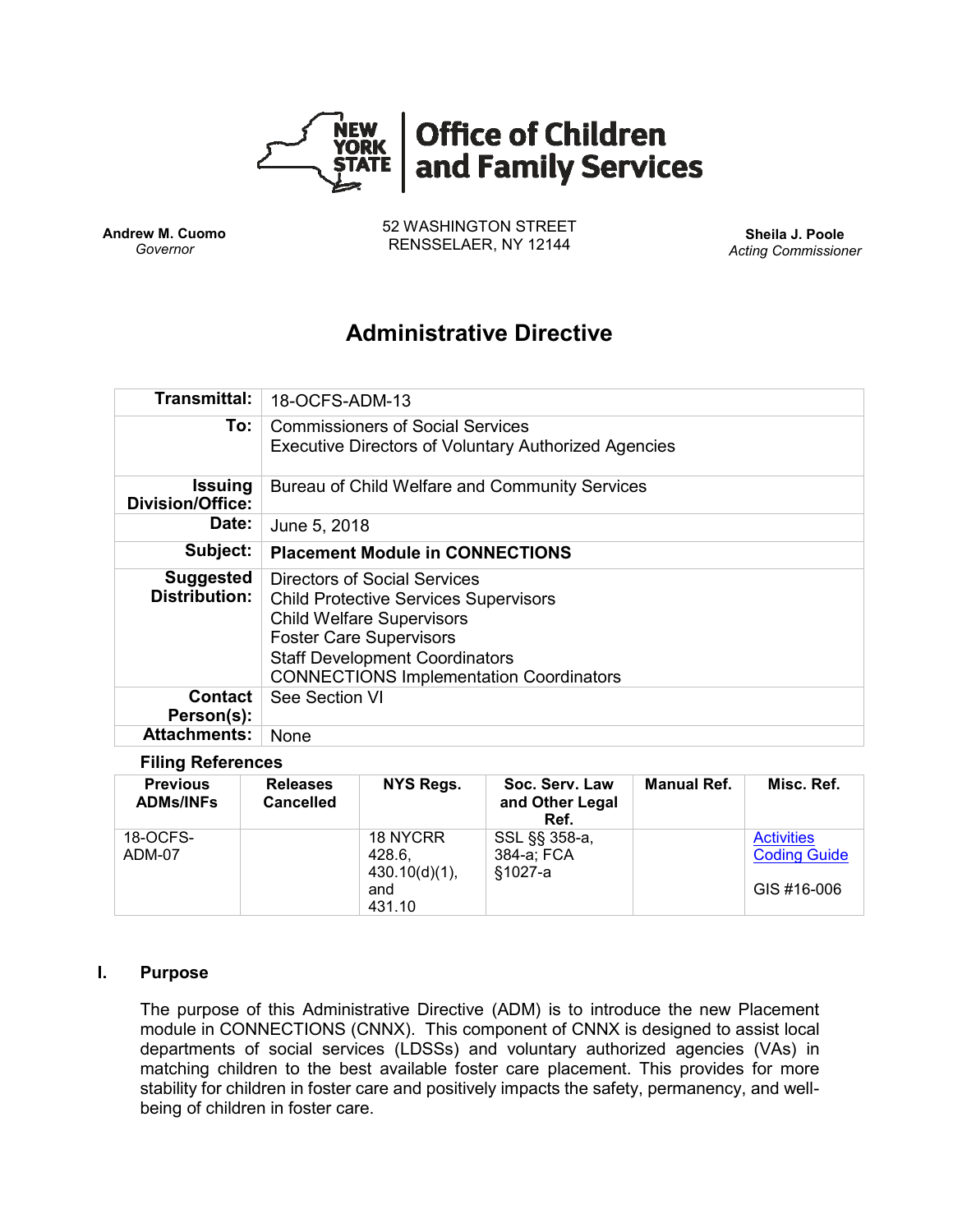### **II. Background**

When a child has been placed by the court in the care and custody or guardianship and custody of an LDSS, it is the responsibility of that LDSS, or a VA under contract with the LDSS, to find the least restrictive and most home-like setting in which the child can be maintained safely and receive all services specified in the child's service<sup>1</sup> plan. Traditionally, the home finder has created a manual method for locating placements that involves knowledge of the child and of the foster care resources available in their community.

The goal of the home finder is to find a placement that is a good fit for the child's interests and needs, and that makes as few changes as possible in the child's life, (e.g., supporting educational stability by keeping the child in the same school when it is in the best interest of the child). In addition, there are statutory<sup>2</sup> and regulatory<sup>3</sup> requirements to place siblings together unless it is not in one or more of the children's best interests to do so. Attention to these details can lead to a more stable placement for the child.

A new Placement module in CNNX is being rolled out incrementally over the next several months. This module provides an automated process for identifying a potential placement from a pool of placement resources that match a child's characteristics in order to provide home finders with information that can assist in selecting the most appropriate placement for a child. The process of matching a child with a resource that meets that child's needs will have several benefits regarding the permanency of a child's placement, reduction of future moves, and improvement in the safety, permanency, and well-being of children in foster care.

As a part of this roll-out, the current Child Placement Characteristics information will be removed from CNNX so that all records will use the same characteristics. 4

#### **III. Program Implications**

The Placement module will be released in four phases over several months. Each release builds on the previous release(s). Phases 1 and 2 provide mechanisms for recording child and resource characteristics, and prioritizing those characteristics. Phase 3 provides the system functionality to conduct matching of a child with a pool of appropriate foster care resources. Phase 4 includes management and operational reports, providing the tools for both management and staff to monitor the placement process

**Phase 1** is scheduled for release statewide in June 2018, and includes four components:

- Child characteristics
- Special restrictions applicable to the child
- Resource characteristics
- Staff email addresses

 $\overline{a}$ 

 $1$  18 NYCRR 430.11(d)(1).

<sup>&</sup>lt;sup>2</sup> SSL §§ 358-a(11),  $384-a(1-a)$  and FCA §1027-a.

<sup>3</sup> 18 NYCRR 428.6(a)(2)(vi) and 431.10.

<sup>4</sup> Parent/Caretaker and Child Investigation categories remain unchanged.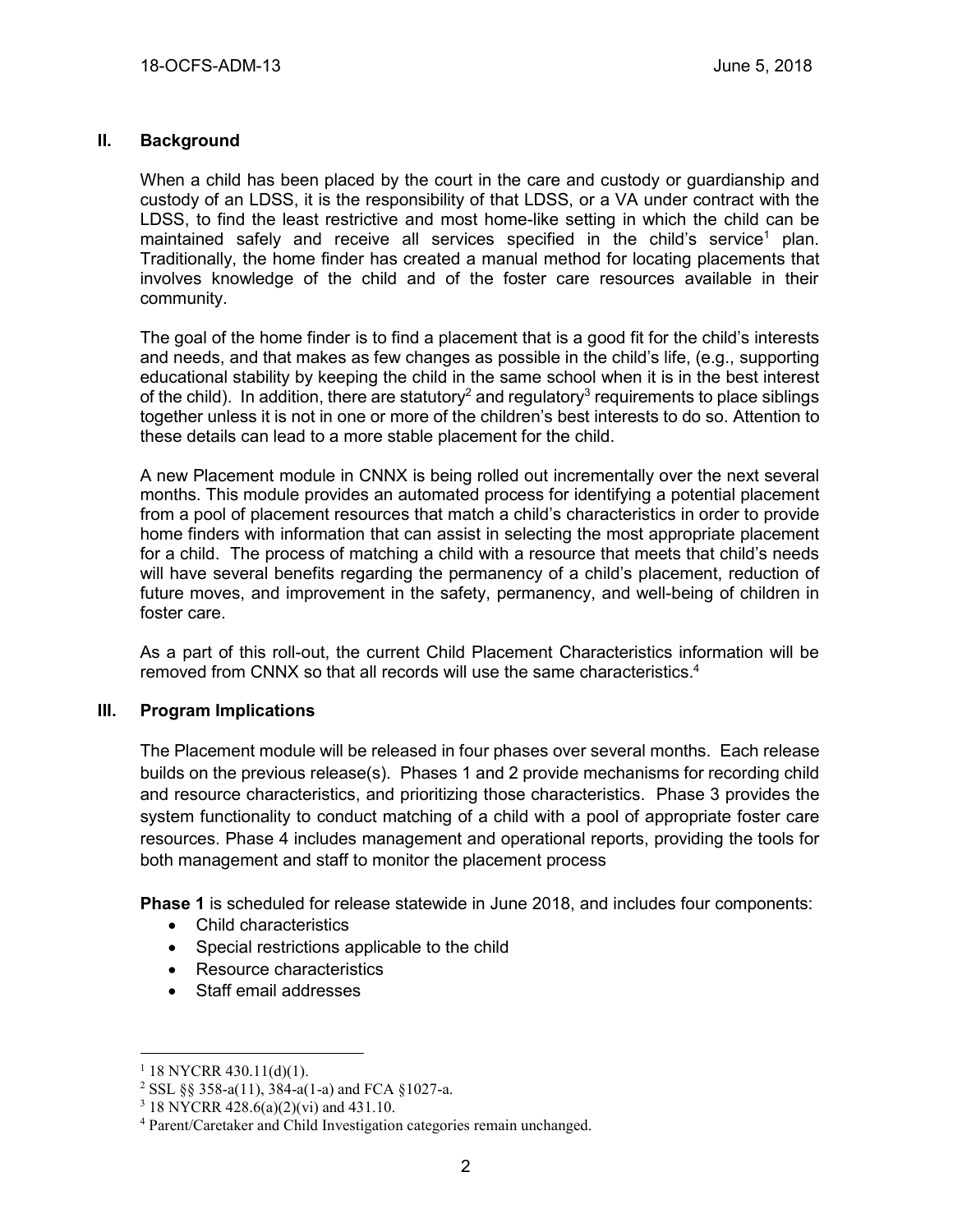This first phase is the preparatory step for the placement process, laying the groundwork for the full implementation of the system's matching functionality in Phase 3. There are two major functions included in Phase 1:

- 1. The appropriate child and resource characteristics must be entered. The system will use this information as well as information on capacity, setting, OCFS and local program types, and language to identify matches.
- 2. Staff business email addresses must be provided. This is necessary for automatic communication with case workers and home finders which will be implemented in Phase 3.

Currently, the Characteristics tab on the Person Detail window in CNNX provides the capability of recording child placement information as well as other key information. With the release of Phase 1, the child placement category will contain a new set of placement characteristics; the data currently recorded in that section will be removed. Once Phase 1 is in place in June 2018, child characteristics must be recorded in CNNX for children in an open Family Services Stage (FSS) with a program choice of placement. The only exceptions are for those children who are

- in a pre-adoptive placement,
- aging out of foster care with an APPLA goal,
- in a placement ordered by family court, e.g., approved relative home, or
- in an approved relative foster home where placement is not ordered by family court.

Additionally, resource characteristics must be recorded, as appropriate, for every certified foster home, and congregate care facility.

Knowing the child characteristics provides OCFS, and each LDSS and VA with the ability to identify common characteristics of children in care. This information can be used to develop training and focus recruitment efforts. When there is a more accurate picture of the needs and characteristics of children in foster care, agencies are able to equip caseworkers and home finders with the skills necessary to work with the needs of the children they serve. Similarly, identifying the types of homes that are needed for the children entering foster care can help to define recruitment efforts in appropriate segments of the community.

#### **Child and Resource Characteristics**

To facilitate the matching process, the same characteristics are used for both children and resources. The characteristics provide information about the needs of the child and the type of child a foster care resource is willing and able to care for. The list of resource characteristics is identical to the list included in the new foster boarding home application.

The initial Child and Resource Characteristics list includes the following:

Aggression towards others Aggression towards property Autism Bedwetting or encopresis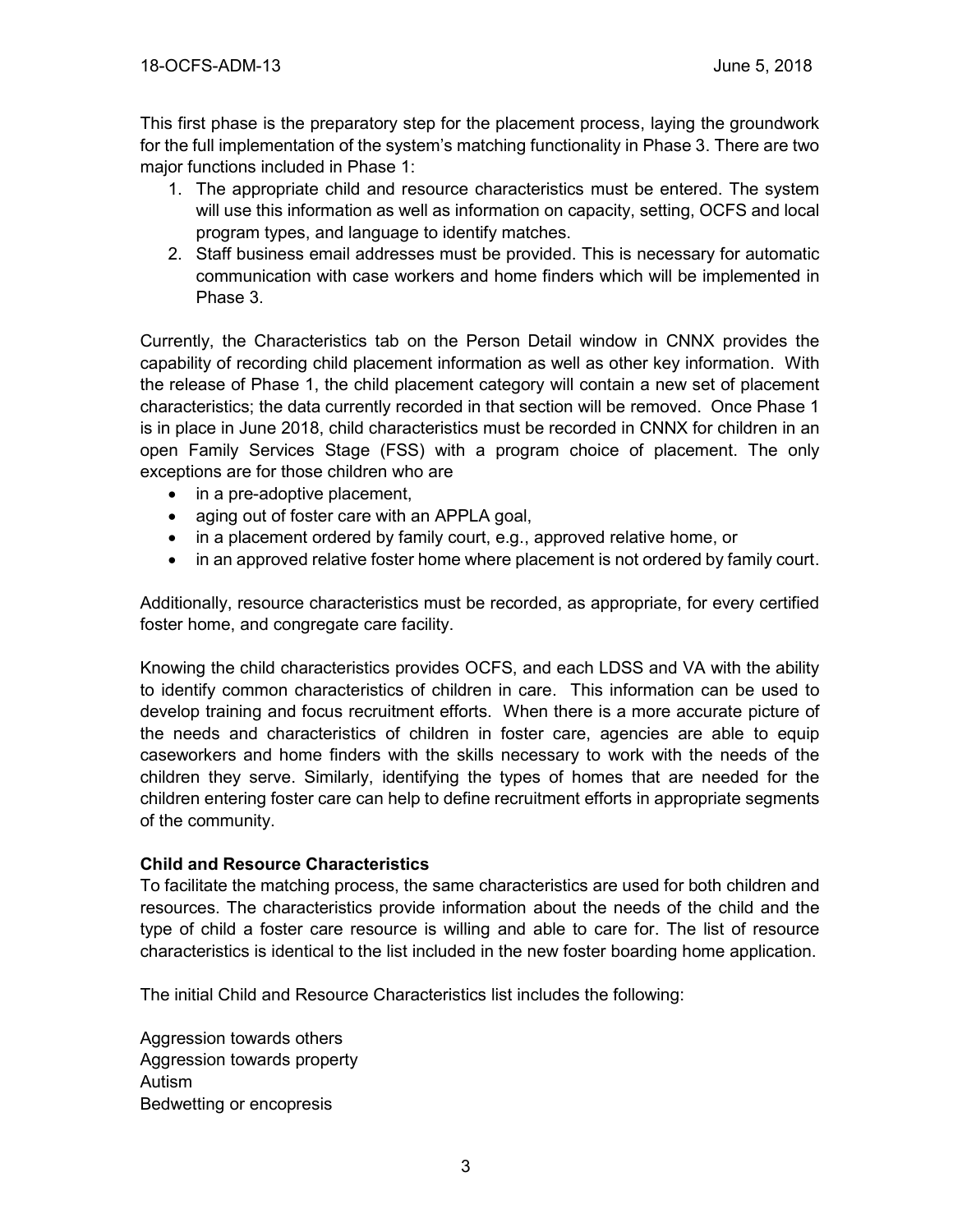Chronic medical condition Complex medication regimen Developmental disability Dietary restrictions Frequent appointments Goal of adoption **Halal** History of fire-setting behavior History of frequent AWOLs or running away History of justice involvement History of sexual abuse History of sexual exploitation Intellectual disability Issues with activities of daily living Kosher Lesbian, gay, or bisexual (LGB) Need for a handicap-accessible resource Need for a non-smoking resource Need for a resource with no pets Pregnant or parenting Self-injury Special education needs Special equipment for medical condition Substance abuse not requiring treatment Substance abuse requiring treatment Transgender or gender non-conforming (TGNC) Verbal aggression

## *Child Characteristics*

Multiple characteristics can be selected, but if no listed characteristic is applicable to a particular child, none needs to be selected. Characteristics can be updated as needed, and a historical record is maintained.

## *Resource Characteristics*

Any congregate care or foster boarding home resource that is licensed or certified, or in the process of being certified, should have characteristics added to its record in CNNX. The number of beds is also recorded. This information derives from the capacity recorded on the license or certification. CNNX also provides the information necessary to identify which foster homes have previously provided care for multiple children for a 6-month period, indicating which homes are potential resources for sibling groups.

#### *Interests and Hobbies*

This list of a child's interests is added to CNNX at the suggestion of youth in foster care. It is intended to provide a more robust description of a child to fine tune the placement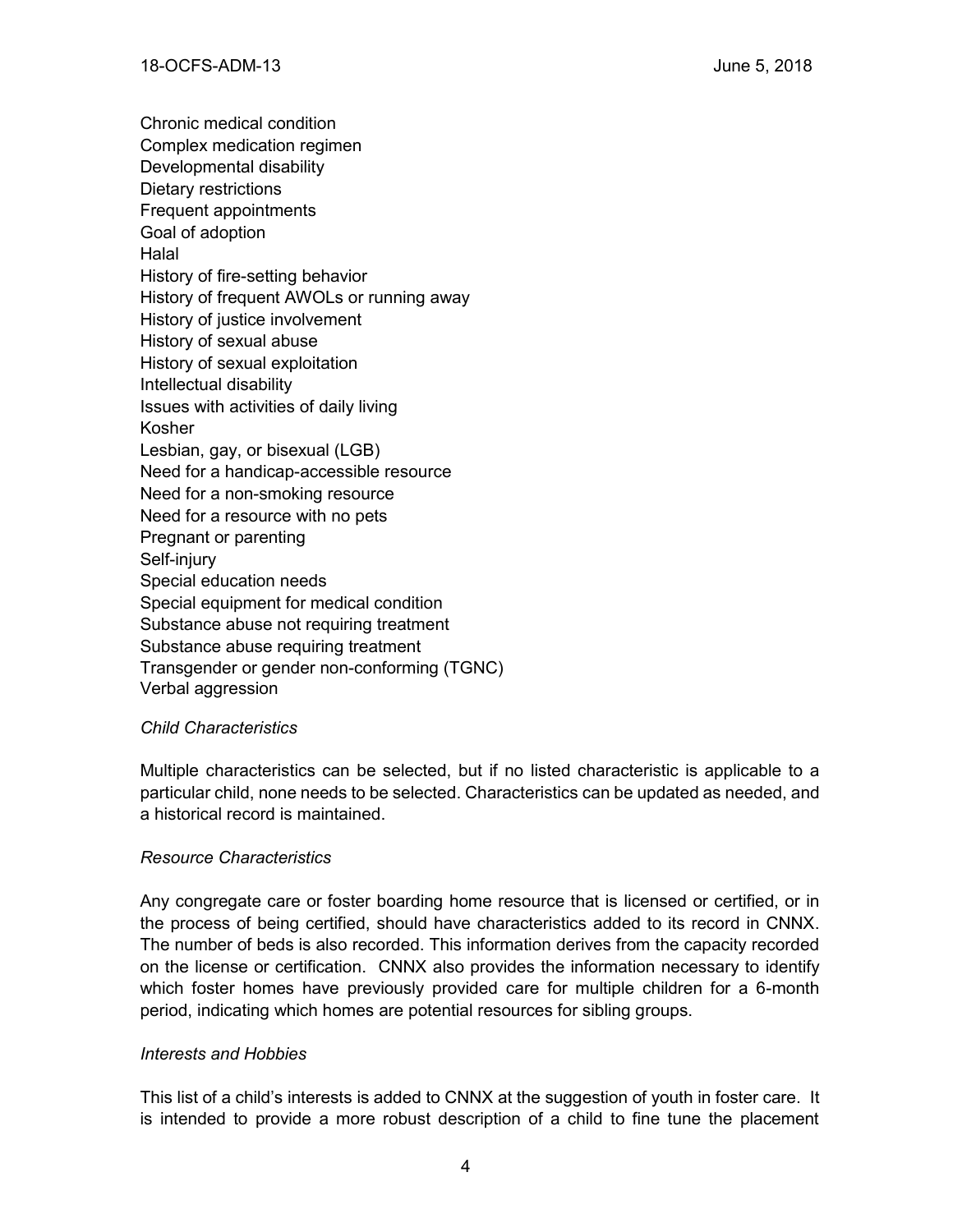process. For example, if the child is an avid baseball fan, it would improve the likelihood of a successful placement to match that child with a placement where that interest will be supported and nurtured.

While this list may be updated, currently the list of interests and hobbies includes:

Arts and Crafting Cooking/Baking Movies, video games, or television **Music** Outdoor activities Performing Arts Reading/Creative writing Science/Math **Sports** Technology/Engineering

## **Special Restrictions**

Some children have unique needs that must be considered in any placement decision. In some cases, these unique needs are such that much time and attention must be devoted to those children, thus limiting the placement options for them. The Special Restrictions feature provides a mechanism for recording those factors for a child so that a placement worker can take them into consideration when selecting a placement for the child.

There are four specialized child placement restrictions:

- Child should not be placed in a home where any children are currently residing or placed.
- Child should not be placed in a home where any children of the opposite sex are currently residing or placed.
- Child should not be placed in a home where any younger children are currently residing or placed.
- Child has significant special needs that require additional care from the foster parents. Child should not be placed in a home where any other child with special needs is currently residing or placed.

These restrictions are saved to the child's person ID (PID) to alert placement workers to the existence of a restriction. However, the restriction itself will not impact the pool of resources returned in a placement search. A comment can be recorded for each selected restriction to provide additional information.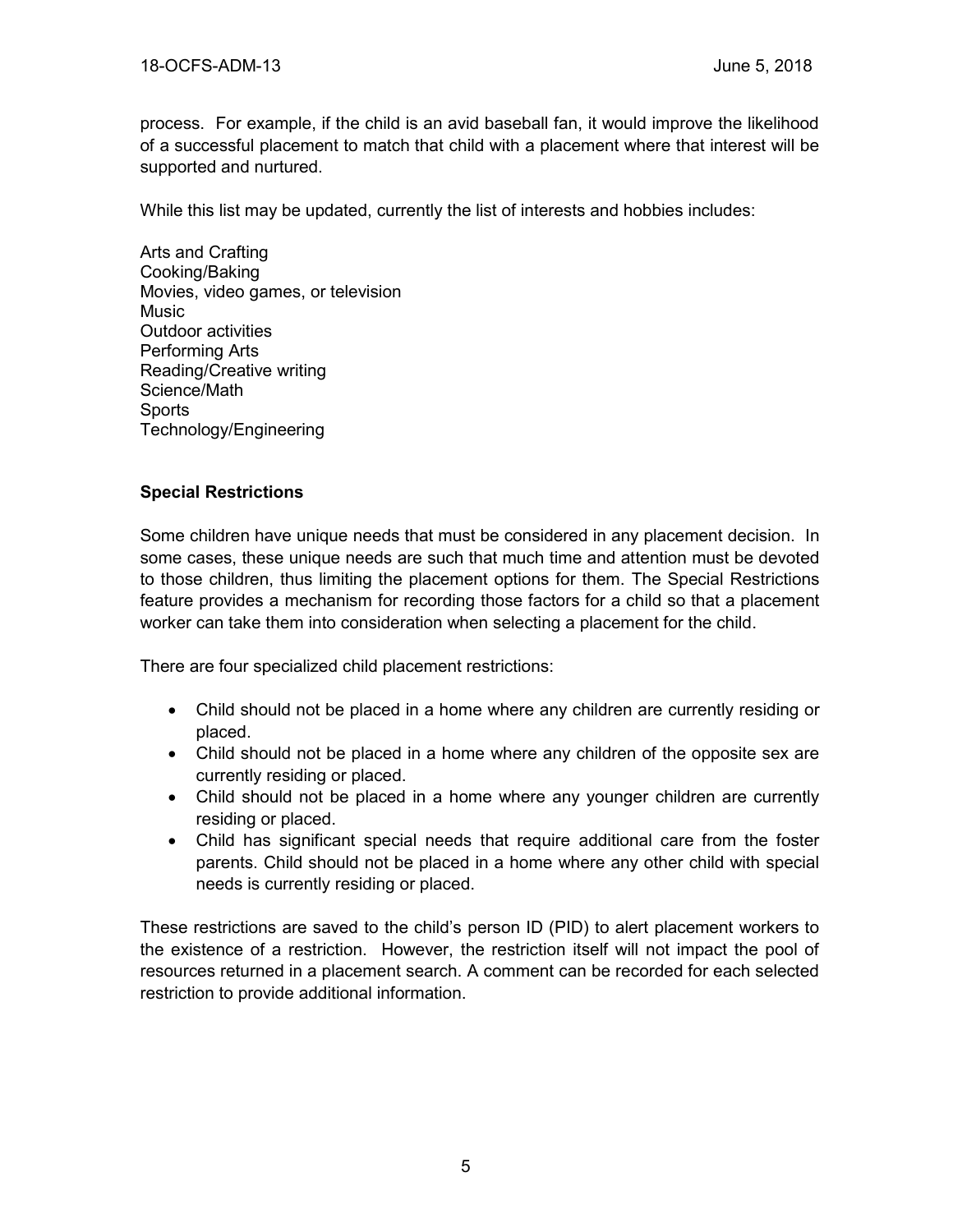## **Staff Email**

When the Placement module is fully functional, automated messages regarding placements will be sent to workers via email. A new tab, Staff Email, will be accessible off the existing Staff Security tab in CNNX when an employee is selected via the Staff/Security search dropdown.

Phase 1 requires that staff identified as having a role in a child's case must have their work email addresses entered on the Staff Email tab. The appropriate agency or district domain will be pre-filled, (e.g., @state.ny.gov, @erie.gov, @acs.nyc.gov), for every staff person. In that way, the individual authorized to add the email will only need to add the personal portion of the email address. This is to ensure that only professional email will be used, providing for data security and confidentiality. When a staff person leaves, the system will automatically deactivate that individual's email address when their access to CNNX is terminated.

## **Additional Phases**

**Phase 2** is anticipated to be released later in 2018. This component of the module enhances and supports the search and match functionality.

Two reports will be released as part of this phase. The Resource Availability report and the Resource Roster will be available as references. They combine and display for each resource the information collected during Phase 1. This information can be used during Phase 2 to assist workers in making placement decisions.

**Phase 3** will add the searching and matching functionality to allow for a pool of appropriate placement options to be provided for children entering foster care.

**Phase 4** will follow the full implementation of the search and match functionality, and will provide added functionality around reporting.

#### **IV. Required Action**

In Phase 1 staff must capture child and foster care resource characteristics in CNNX Child characteristics and special restrictions must be entered

- immediately for children entering foster care; and
- as soon as possible, but no later than the end of calendar year 2018 or the release of Phase 3, for children in existing open FSS stages with the program choice of placement, **except** for those who are
	- $\circ$  in a pre-adoptive placement,
	- o aging out of foster care with an APPLA goal,
	- $\circ$  in a placement ordered by family court (e.g., approved relative home), or
	- $\circ$  in approved relative foster homes where placement is not ordered by family court.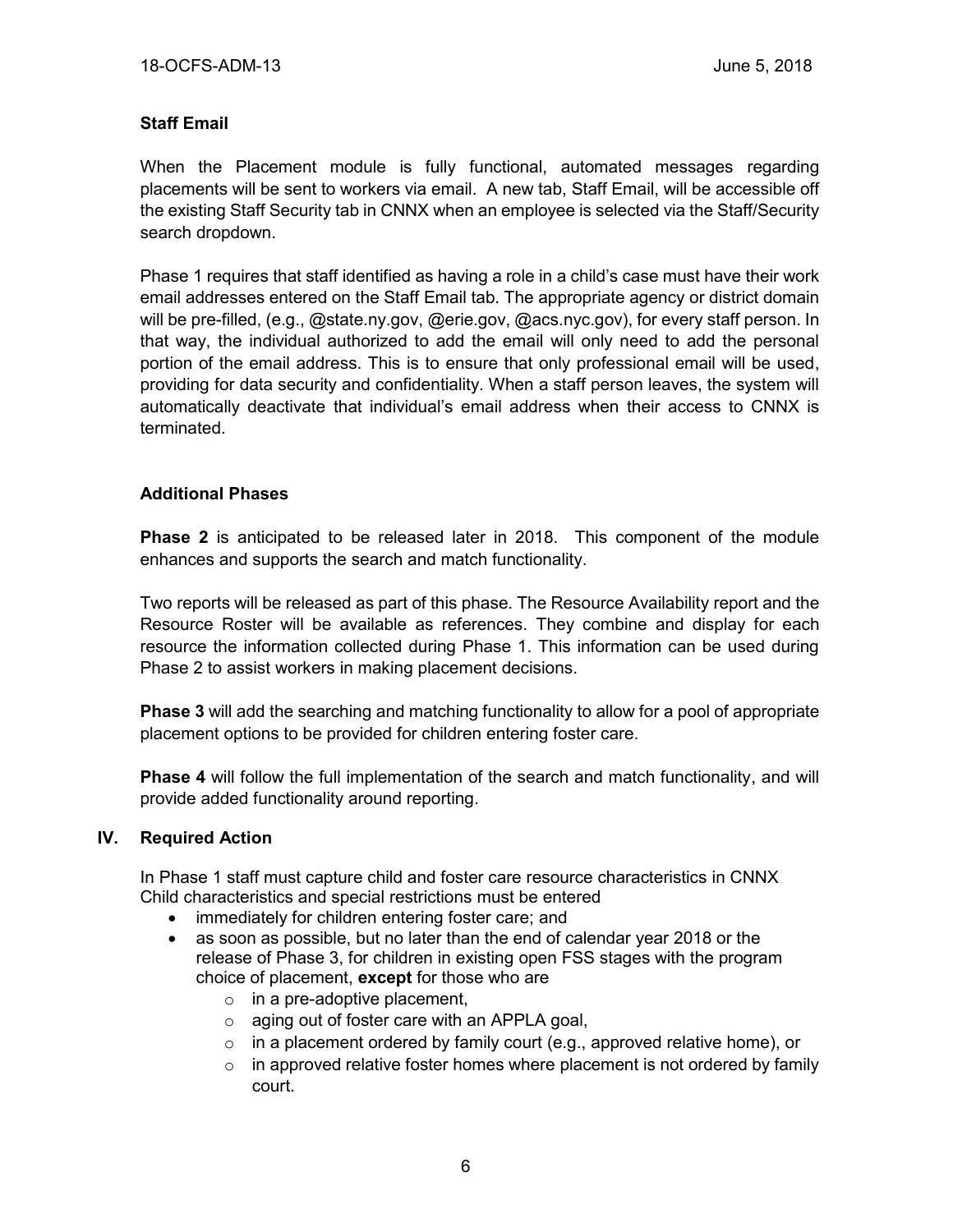Capturing the information on children and resources provides information allowing analysis of the common characteristics of children in foster care. This information provides for more accurate targeted recruitment of foster parents and the development of training to meet the needs of the children in care.

FAD workers and/or resource administrators must record all corresponding Resource Characteristics for all existing foster care resources as well as newly certified resources. Accurate and dependable data must be entered and maintained to provide best-match placements when Phase 3 is released.

The fully implemented Placement module will determine availability and vacancies based in part on data entered in the Activities module. The importance of accurate and timely data entry in the Activities window is crucial to the determination of discharges and vacant beds. The search and match functionality of Phase 3 noted above is dependent on timely entry in Activities.

## **V. Systems Implications**

A *Quick Start Guide* containing descriptions of the new windows, screen shots, and stepby-step instructions will be available electronically for Phase 1. CNNX regional implementation staff will be conducting regional implementation support team (RIST) meetings with LDSS and VA implementation staff. These meetings will provide a preview of the systems changes and identify work areas impacted by the build.

## **Security for Phase 1**

Each of the three windows comprising phase 1 – Child Characteristics, Special Restrictions, and Resource Characteristics – employs different security.

- 1. **Child Characteristics** requires only that the worker has access to an open stage on a workload.
- 2. **Resource Characteristics** is accessible from two different paths, each with different security requirements:
	- a. From a Resource Search, the Resource Administrator business function is required to modify the characteristics of a resource.
	- b. From an open FAD stage on a worker's workload,
		- ACS and voluntary agency staff (across the state) will need the RESOURCE ADMIN Business Function to update Resource Characteristics both via a Resource Search and within a FAD stage on the workload using the NAVIGATION PANE link
		- Rest of State (ROS) district workers will be able to update Resource Characteristics without the Business Function from within a FAD stage on the workload using the NAVIGATION PANE link. However, they will need the RESOURCE ADMIN Business Function to do so via a Resource Search.
- 3. **Special Restrictions** has different security for NYC and ROS:
	- o For any NYC stage, including those where a VA has case planning responsibility, the worker will need the Maintain Placement (MAINT PLACE) Business Function in addition to having access to the open stage.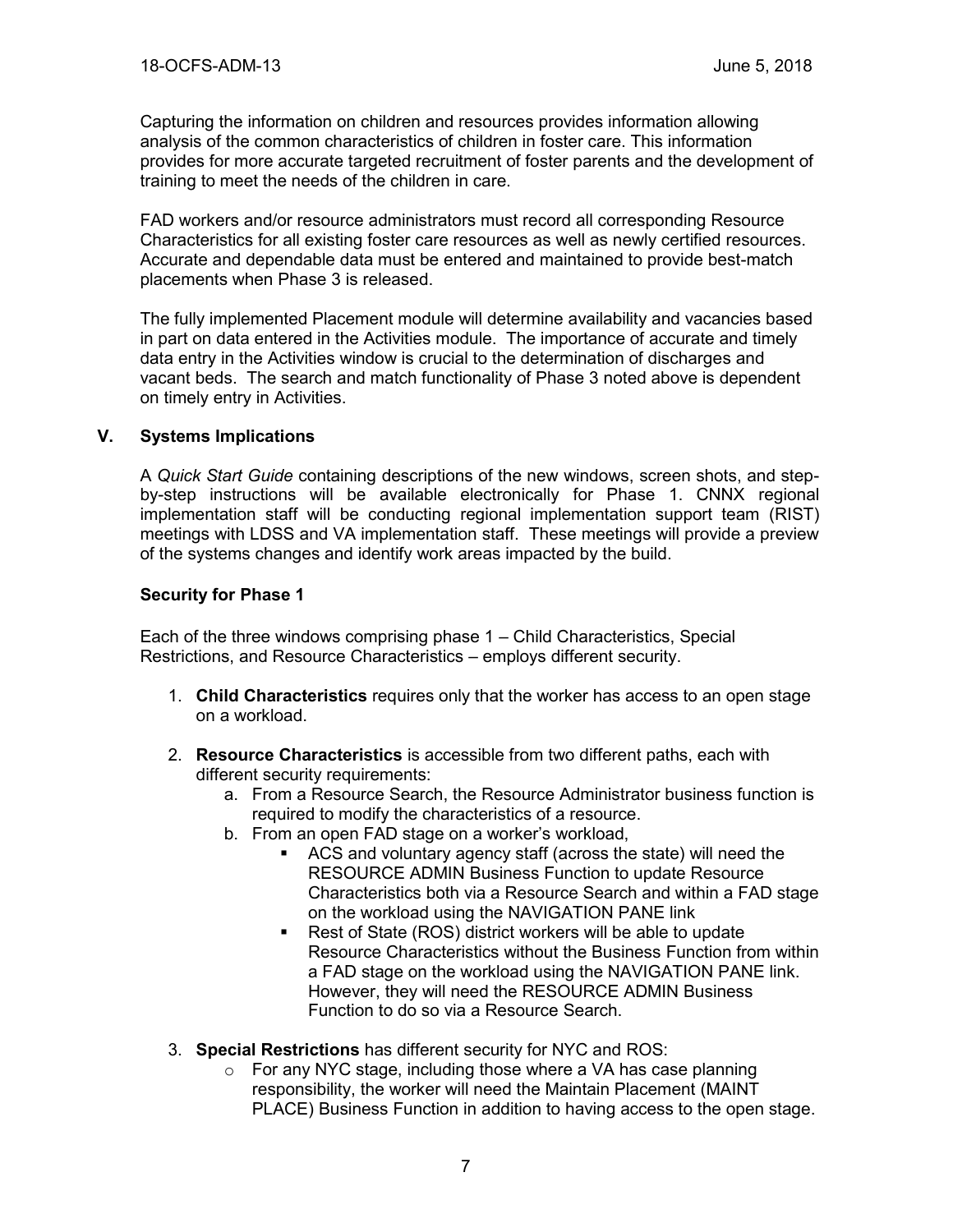$\circ$  For any ROS stage, no additional security is required. As is the case for Child Characteristics, the worker needs access to the open stage on a workload.

Additional guidance will be available as each phase is released.

#### **VI. Contacts**

Buffalo Regional Office - Amanda Darling (716) 847-3145 [Amanda.Darling@ocfs.ny.gov](mailto:Amanda.Darling@ocfs.ny.gov) Rochester Regional Office - Karen Lewter (585) 238-8201 [Karen.Buck@ocfs.ny.gov](mailto:Karen.Buck@ocfs.ny.gov) Syracuse Regional Office - Sara Simon (315) 423-1200 [Sara.Simon@ocfs.ny.gov](mailto:Sara.Simon@ocfs.ny.gov) Albany Regional Office - John Lockwood (518) 486-7078 [John.Lockwood@ocfs.ny.gov](mailto:John.Lockwood@ocfs.ny.gov) Spring Valley Regional Office - Yolanda Désarmé (845) 708-2498 [Yolanda.Desarme@ocfs.ny.gov](mailto:Yolanda.Desarme@ocfs.ny.gov) New York City Regional Office - Ronni Fuchs (212) 383-4873 [Ronni.Fuchs@ocfs.ny.gov](mailto:Ronni.Fuchs@ocfs.ny.gov) Native American Services - Heather LaForme (716) 847-3123 [Heather.LaForme@ocfs.ny.gov](mailto:Heather.LaForme@ocfs.ny.gov)

Questions regarding the CONNECTIONS changes can be directed to the appropriate CONNECTIONS implementations specialists.

Upstate implementation assistance (BRO, RRO, SRO, and ARO) Linda Gorthy (518) 486-7718 [Linda.Gorthy@its.ny.gov](mailto:Linda.Gorthy@its.ny.gov)

Downstate implementation assistance (SVRO or NYCRO) Don Butler (212) 383-1854 [Don.Butler@its.ny.gov](mailto:Don.Butler@its.ny.gov)

For a full listing of CNNX contacts, please visit: [https://ocfs.ny.gov/connect/contact.asp.](https://ocfs.ny.gov/connect/contact.asp)